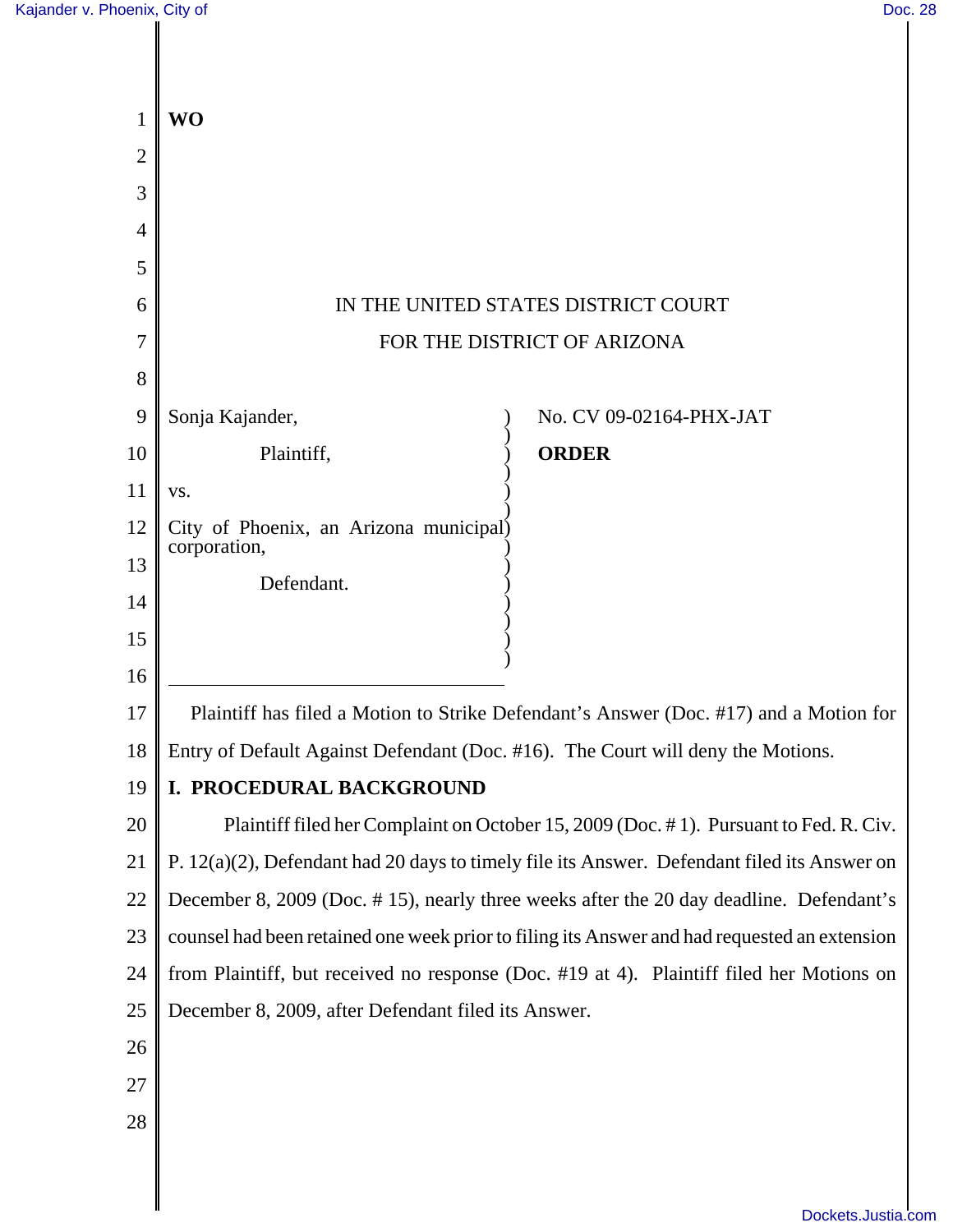#### 1 **II. LEGAL ANALYSIS**

2

1. Fed. R. Civ. P. 55(a)

3 4 5 Fed. R. Civ. P. 55(a) requires that a party must petition the court for an entry of default before it may be entered. Also, for the clerk to make an entry of default against a party, that party must have "failed to plead or otherwise defend." *Id.*

6 7 Because Defendant's Answer is on file, Defendant has not failed to plead its case and does not meet the requirements for an entry of default under Fed. R. Civ. P. 55(a).

8

2. Fed. R. Civ. P. 55(c)

9 10 11 12 13 14 15 16 17 Furthermore, a grant of default judgment would unnecessarily delay these proceedings and would inhibit the efficiency of the Court because default would likely be set aside later under Fed. R. Civ. P. 55(c). The Rule provides that the Court may set aside an entry of default for "good cause." *Id.* The Court examines three factors in deciding whether there is good cause: "whether the defendant's culpable conduct led to the default; whether the defendant has a meritorious defense; and whether reopening the default judgment would prejudice the plaintiff." *TCI Group Life Ins. Plan v. Knoebber*, 244 F.3d 691, 696 (9th Cir. 2001). Moreover, the Court favors settling disputes based on their merits whenever possible. *Id.*

18

### *a. Culpable Conduct*

19 20 21 22 23 24 25 26 27 28 "A defendant's conduct is culpable if he has received actual or constructive notice of the filing of the action and intentionally failed to answer." *Knoebber*, 244 F.3d at 697 (quoting *Alan Neuman Prods., Inc. v. Albright*, 862 F.2d 1388, 1392 (9th Cir. 1988)). In this context, intentional conduct connotes more than a conscious choice; rather it is akin to conduct that is willful, deliberate, or done in bad faith. *Id.* at 697-98. "Neglectful failure to answer as to which the defendant offers a credible, good faith explanation negating any intention to take advantage of the opposing party, interfere with judicial decisionmaking, or otherwise manipulate the legal process is not 'intentional' under our [Circuit's] default cases, and is therefore not *necessarily . . .* culpable or inexcusable." *Id.* (emphasis in original). "In contrast, courts have typically held that a defendant's conduct was culpable . . . where there

- 2 -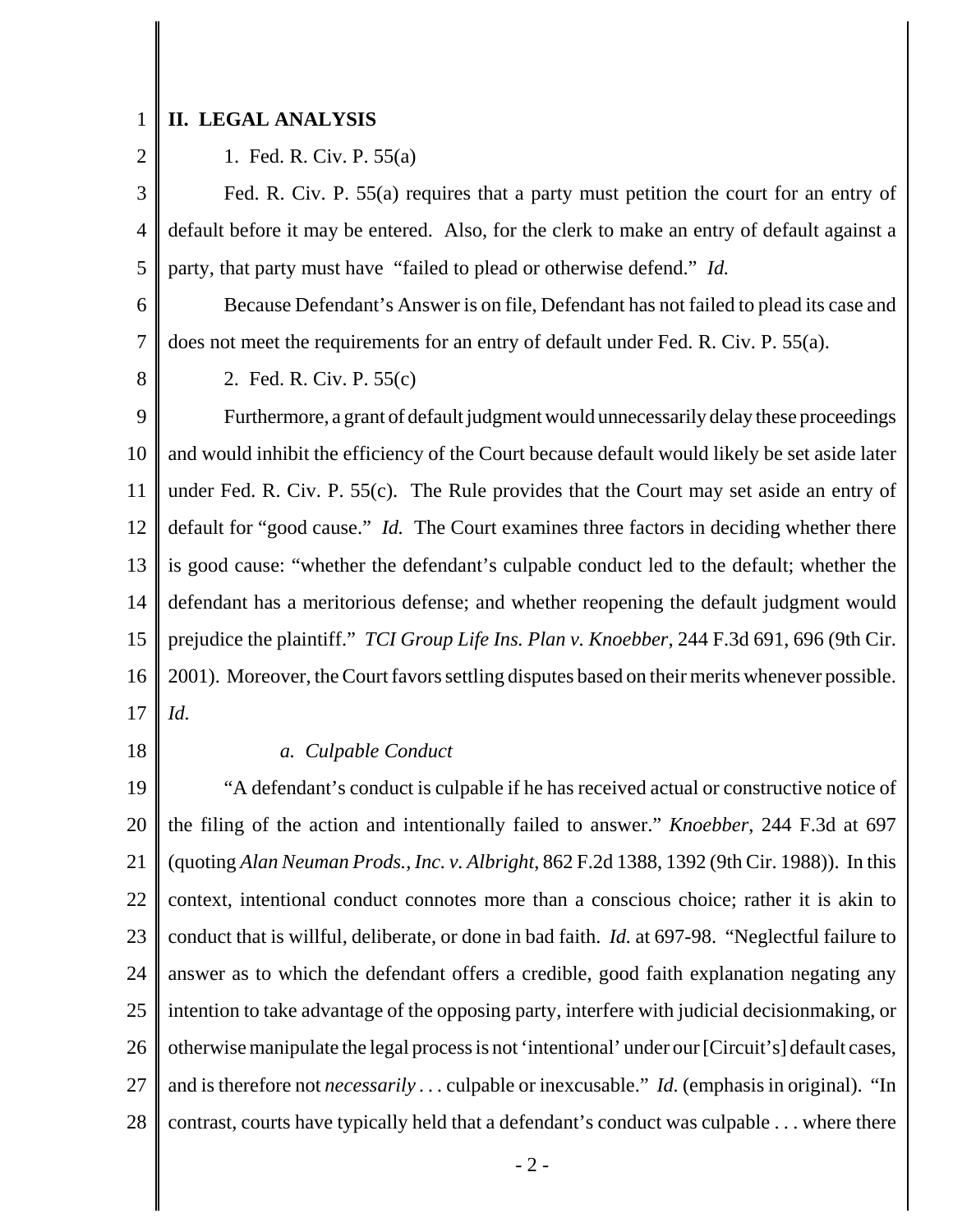1 2 is no explanation of the default inconsistent with a devious, deliberate, willful, or bad failure to respond." *Id.* at 698.

3 4 5 6 7 In the instant case, Defendant's counsel had only been retained one week prior to the filing deadline and had requested an extension from Plaintiff, to which they received no response. Defendant acted in good faith and showed no intention of taking advantage of Plaintiff or this Court through its delay. Thus, while Defendant's conduct may have been neglectful in waiting to retain counsel so close to a filing deadline, it was not culpable.

8

## *b. Meritorious Defenses*

9 10 11 "A defendant seeking to vacate a default judgment must present specific facts that would constitute a defense." *Knoebber*, 244 F.3d at 700. The defendant's burden in this respect "is not extraordinarily heavy." *Id.* 

12 13 Here, Defendant has stated a valid defense of *res judicata* that is supported by specific facts. The Court should thus have the opportunity to decide the case on its merits.

14

# *c. Prejudice to Plaintiff*

15 16 17 18 19 20 "To be prejudicial, the setting aside of a judgment must result in greater harm than simply delaying resolution of the case." *Id.* at 701. Thus, the Court examines whether the delay in setting aside the judgment will hinder the plaintiff's ability to pursue the claim. *Id.* In this case, the Court had not yet set any deadlines when Plaintiff filed her Motions, so Defendant's tardiness in filing its Answer did not delay discovery or impede Plaintiff's ability to pursue her claim in any way.

### 21 **III. CONCLUSION**

22 23 24 Based on the foregoing factors and the general preference for resolving cases on their merits, the Court concludes that any default in this case would be set aside and so the Motion to Strike and Motion for Entry of Default should be denied.

25 ///

- 26 ///
- 27 ///
- 28 ///